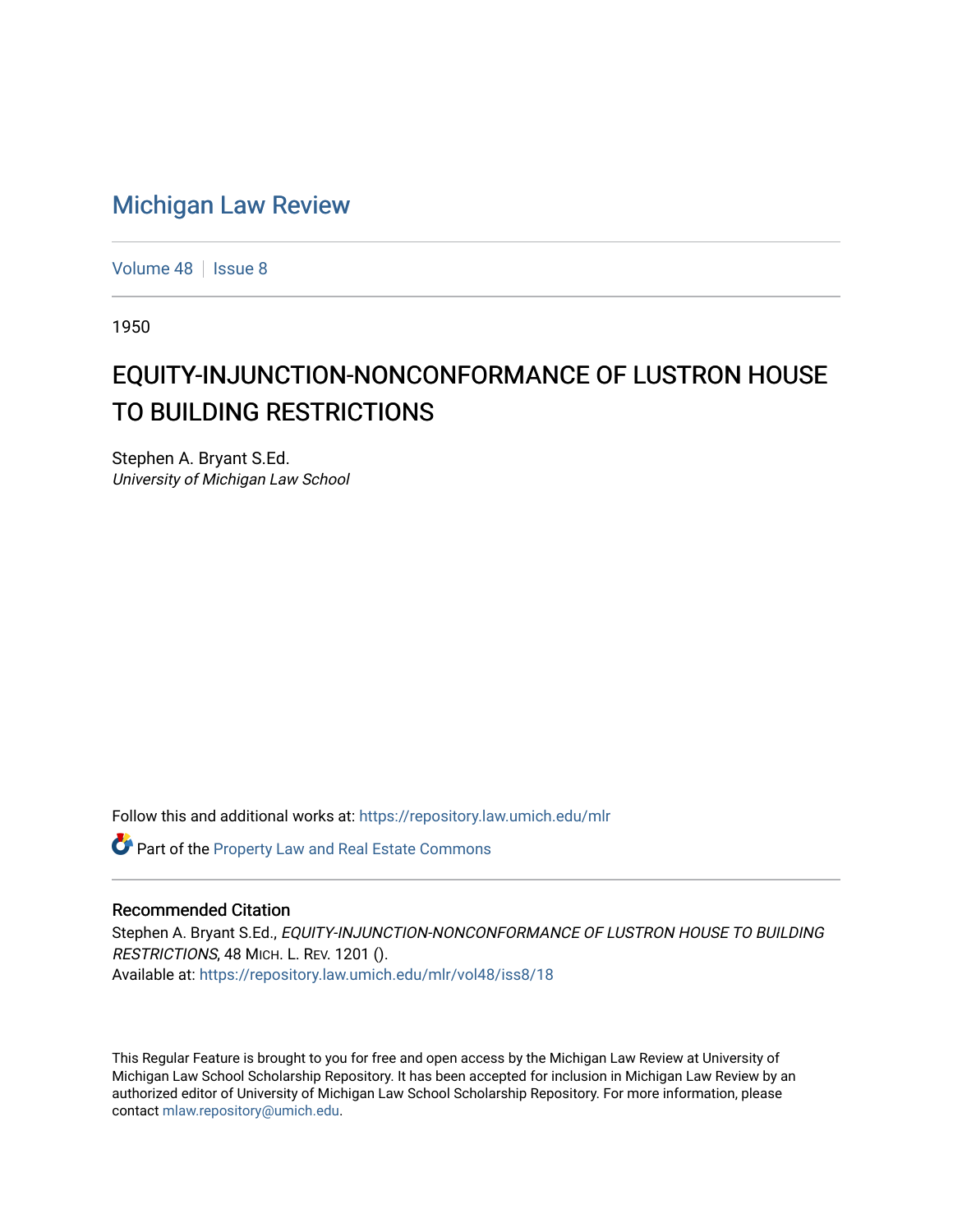EQUITY-INJUNCTION-NONCONFORMANCE OF LUSTRON HOUSE TO BUILDING REsTRICTIONs-Plaintiffs, as landowners in a restricted Detroit subdivision, sought to restrain the defendants from erecting a Lustron house in violation of restrictions limiting construction to full basement, one-family dwellings, costing a minimum of \$6,000 and composed of brick, brick veneer, hollow tile or stucco. These restrictions were imposed on all lots in the subdivision by the original owner in 1925. The Lustron house, although costing approximately \$7,500, had no basement and was constructed entirely of steel.<sup>1</sup> After agreeing to remove it should the court enforce the restrictions, defendants erected the house.<sup>2</sup> On appeal from a decree granting an injunction, *held,* affirmed by an equally divided court. *Evergreen Village Civic Assn. v. Oak.born, Inc.,* 327 Mich. 161 (1950).

Decisions in cases involving restrictive covenants reflect a conflict between two strong policies in the law: one against restrictions on the use and enjoyment of a fee, and the other encouraging the development of residential areas. The result has been a series of seemingly inconsistent rules from a policy standpoint. Thus, the courts will construe a restrictive covenant most strongly against the party seeking to enforce it,<sup>3</sup> but at the same time will not require him to show that he will be damaged if relief is denied.4 Similarly, the plain language of a covenant will not be broadened by construction to give effect to the intent with which it was imposed;5 neither will the court limit the scope of the covenant unless it can be shown that a radical change of conditions has rendered enforcement futile.<sup>6</sup> The princi-

1 Principal case, Record on Appeal, p. 59.

2Jd. at 62.

<sup>S</sup>Woodward Hills Impr. Assn. v. Carey Homes, Inc., 321 Mich. 163 at 165, 32 **N.W.**  (2d) 428 (1948); Gardner v. Maffitt, 335 Mo. 959, 74 S.W. (2d) 604 (1934); Jernigan v. Capps, 187 Va. 73, 45 S.E. (2d) 886 (1948); Lawson v. Lewis, 205 Ga. 227, 52 S.E. (2d) 859 (1949). But s'ee Hoover v. Waggoman, 52 N.M. 371, 199 P. (2d) 991 (1948) noted in 47 MICH. L. REV. 1029 (1949).

4 Cases cited in 3 TIFFANY, REAL PROPERTY, 3d ed., §858 (1939); 14 AM. *]UR.,* Cove nants §339 (1938).

<sup>5</sup>Moore v. Kimball, 291 Mich. 455 at 460-461, 289 N.W. 213 (1939); Davidson v. Sohier, 220 Mass. 270, 107 N.E. 958 (1915).

6 Carey v. Lauhoff, 301 Mich. 168, 3 N.W. (2d) 67 (1942); Rombauer v. Compton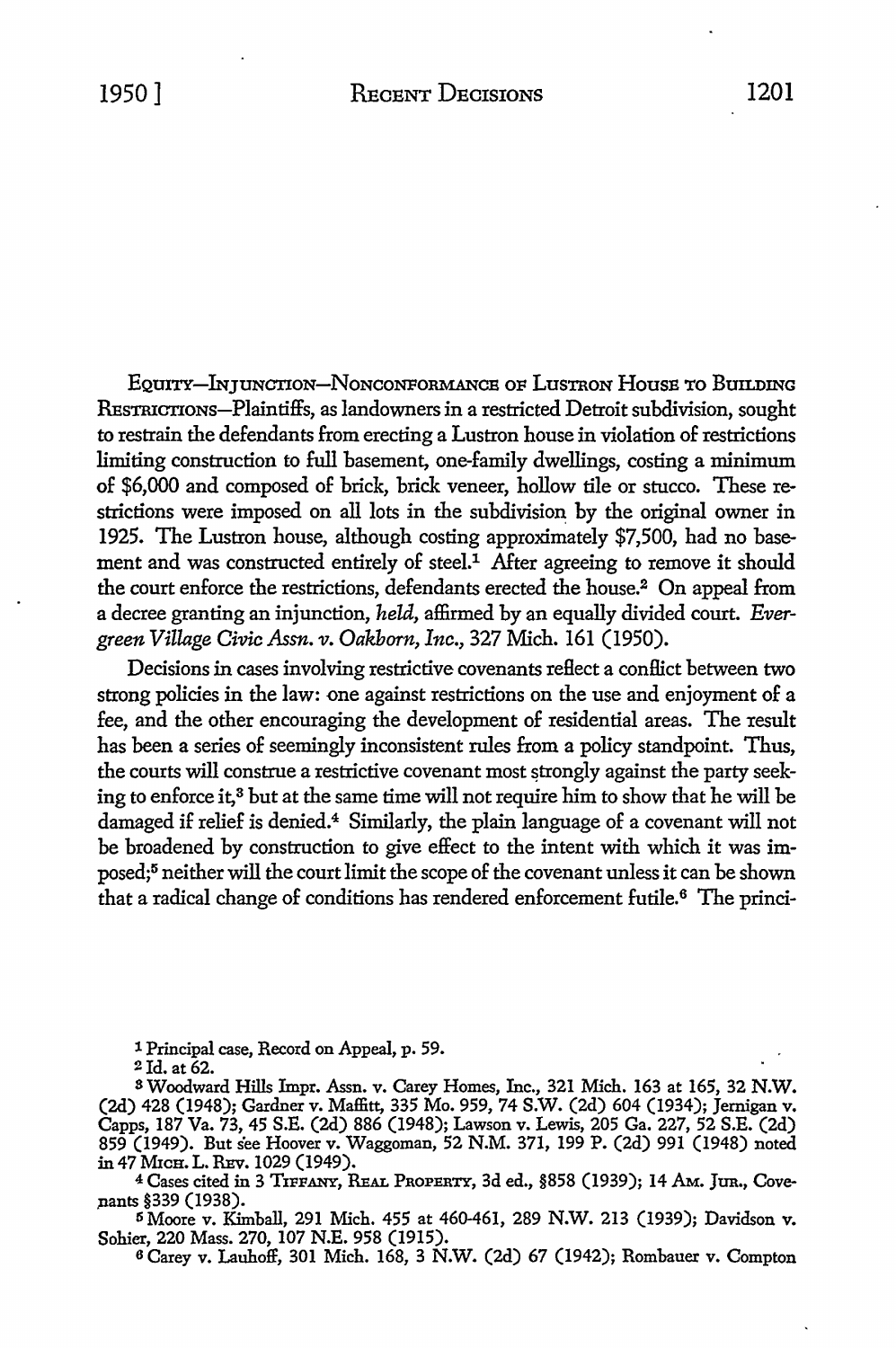pal case furnishes an excellent illustration of the problem. Half of the court, while recognizing that relief will be denied where the plaintiff is estopped by his conduct or the purpose of the restriction has failed, could not bring the case within any of the "regular channels of non-enforcement" and were therefore of the opinion that the injunction was properly granted.7 The other four justices were willing to declare the restrictions obsolete "so far as the rights and interests of the parties to the cause are concerned."8 In reaching the latter conclusion the justices were influenced by such varying considerations as the fact that the subdivision had been slow to develop; the refusal of the FHA to loan money under the existing restrictions; the willingness of a majority of the lot-owners to modify them; the change over twenty-five years in standards of construction; and the obsolescence of a cost restriction based on the purchasing power of the 1925 dollar.<sup>9</sup> Although equity has denied an injunction on the ground of obsolescence, the courts have required a clear showing that enforcement of the restriction would no longer result in any substantial benefit to the plaintiff.10 In the principal case, whether the restriction was imposed with the general purpose of developing a substantial and sanitary neighborhood, or specifically to provide for nothing but brick, stucco and hollow tile homes, it seems clear that the purpose of the restriction has not "failed" in the sense that the restrictions are no longer of any benefit to those who have built their homes in the subdivision. It may be argued, however, that although the restrictions are not obsolete, the Lustron house, made of steel, does not violate their purpose. Although the writer feels that there is much force in this argument, the trend of recent decisions is against any deviation from the unambiguous terms of a restriction, either in fayor of the covenantee or the covenantor. These authorities indicate that if there is a literal compliance with the terms of the restriction, the covenantor will not be restrained, though his conduct frustrates the purpose of the restriction. Thus, several cases have held that the effect of an inflationary economy upon a minimum cost requirement does not justify a\_n upward revision of the restriction.11 Yet it has also been held that the covenantee can insist on literal compliance with the restriction although the threatened conduct would not

Heights Christian Church, 328 Mo. 1, 40 S.W. (2d) 545 (1931); Alamogordo Impr. Co. v. Prendergast, 45 N.M. 40, 109 P. (2d) 254 (1942); Deitrick v. Leadbetter, 175 Va. 170, 8 S.E. (2d) 276 (1940).

<sup>7</sup>Principal case at 165, opinion of Justice Sharpe.

<sup>8</sup>Principal case at 161, opinion of Justice Reid. .

<sup>9</sup>In a similar Illinois case where 1926 restrictions limited construction to three-apartment brick buildings, the court refused to modify them to permit the erection of one-family dwellings, even though only one building had ever been erected under the restrictions, the government was willing to finance one-family homes, many lots were in default on special assessments, and no prospects for further apartment buildings were in view. Ockenga v. Alken, 314 Ill. App. 389, 41 N.E. (2d) 548 (1942).

10 Carey v. Lauhoff, supra, note 6, at 172. Cases are collected in 54 A.L.R. 812 (1928) and 85 A.L.R. 985 (1933).

<sup>11</sup>Cases collected in 161 A.L.R. 1131 (1946). See also Moore v. Kimball, supra, note 5, at 461. The court said that where the language of the restriction is unambiguous, "it must be considered without regard to extraneous facts: • • • [T]he terms of the restrictions are conclusive."